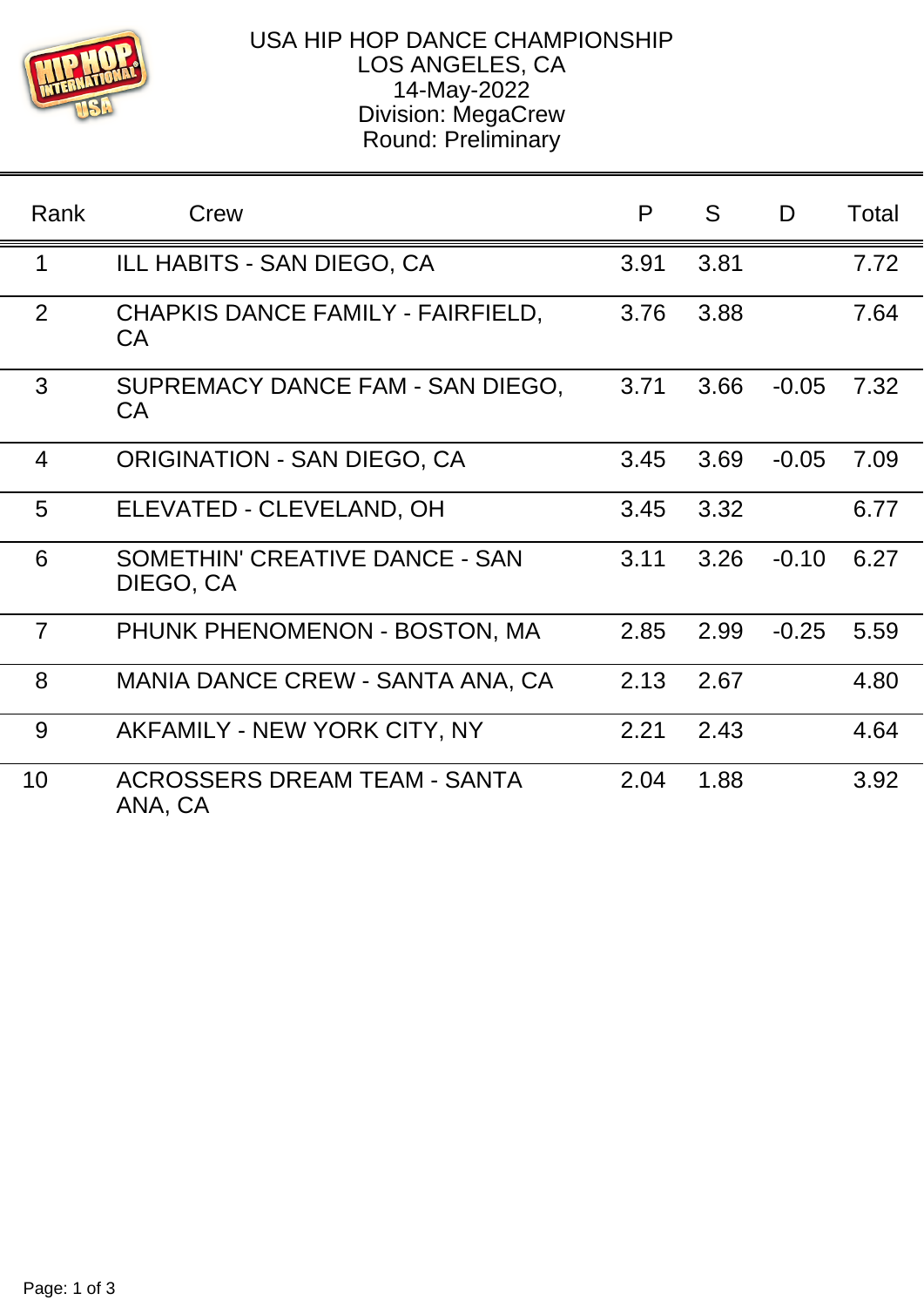

Head Judge: ARNEL CALVARIO Performance Judges: 1. JAJA LEVINER 2. RIQUEL OLANDER 3. CHARLES NGUYEN Skill Judges: 1. JUNQUEMADO 2. ALAN MEDINA 3. JESSICA HOLYFIELD

| Rank             | <b>Crew</b>                                                                                                                                                   | <b>Performance Scores</b> |      |      | <b>Total</b> | <b>Skill Scores</b> |      |      | <b>Total</b> | <b>Deductions</b> | <b>Total</b> |
|------------------|---------------------------------------------------------------------------------------------------------------------------------------------------------------|---------------------------|------|------|--------------|---------------------|------|------|--------------|-------------------|--------------|
| $\mathbf{1}$     | <b>ILL HABITS - SAN</b><br>DIEGO, CA                                                                                                                          | 3.51                      | 4.27 | 3.94 | 3.91         | 3.61                | 3.99 | 3.83 | 3.81         |                   | 7.72         |
| 2 <sup>1</sup>   | <b>CHAPKIS DANCE</b><br><b>FAMILY - FAIRFIELD,</b><br><b>CA</b>                                                                                               | 3.37                      | 4.08 | 3.82 | 3.76         | 3.60                | 4.29 | 3.76 | 3.88         |                   | 7.64         |
| 3 <sup>2</sup>   | <b>SUPREMACY DANCE</b><br><b>FAM - SAN DIEGO, CA</b><br>Deductions: Minor Fall (1 @ 0.05 each) - 0.05                                                         | 3.23                      | 4.09 | 3.80 | 3.71         | 3.27                | 3.79 | 3.91 | 3.66         | $-0.05$           | 7.32         |
| 4                | <b>ORIGINATION - SAN</b><br>DIEGO, CA<br>Deductions: Minor Fall (1 @ 0.05 each) - 0.05                                                                        | 3.27                      | 3.37 | 3.72 | 3.45         | 3.56                | 4.14 | 3.36 | 3.69         | $-0.05$           | 7.09         |
| 5                | <b>ELEVATED -</b><br><b>CLEVELAND, OH</b>                                                                                                                     | 3.53                      | 3.34 | 3.49 | 3.45         | 3.10                | 3.17 | 3.70 | 3.32         |                   | 6.77         |
| $6 \overline{6}$ | <b>SOMETHIN' CREATIVE</b><br>DANCE - SAN DIEGO,<br><b>CA</b>                                                                                                  | 2.92                      | 3.34 | 3.07 | 3.11         | 2.86                | 3.22 | 3.71 | 3.26         | $-0.10$           | 6.27         |
| $\overline{7}$   | Deductions: Lewd Gestures - 0.10<br><b>PHUNK</b><br><b>PHENOMENON -</b><br><b>BOSTON, MA</b><br>Deductions: Excessive theatrical, cultural attire -Minor-0.25 | 2.93                      | 2.53 | 3.08 | 2.85         | 2.70                | 2.76 | 3.53 | 2.99         | $-0.25$           | 5.59         |
| 8                | <b>MANIA DANCE CREW</b><br>- SANTA ANA, CA                                                                                                                    | 2.43                      | 1.78 | 2.17 | 2.13         | 2.50                | 2.68 | 2.84 | 2.67         |                   | 4.80         |

Continued on next page.